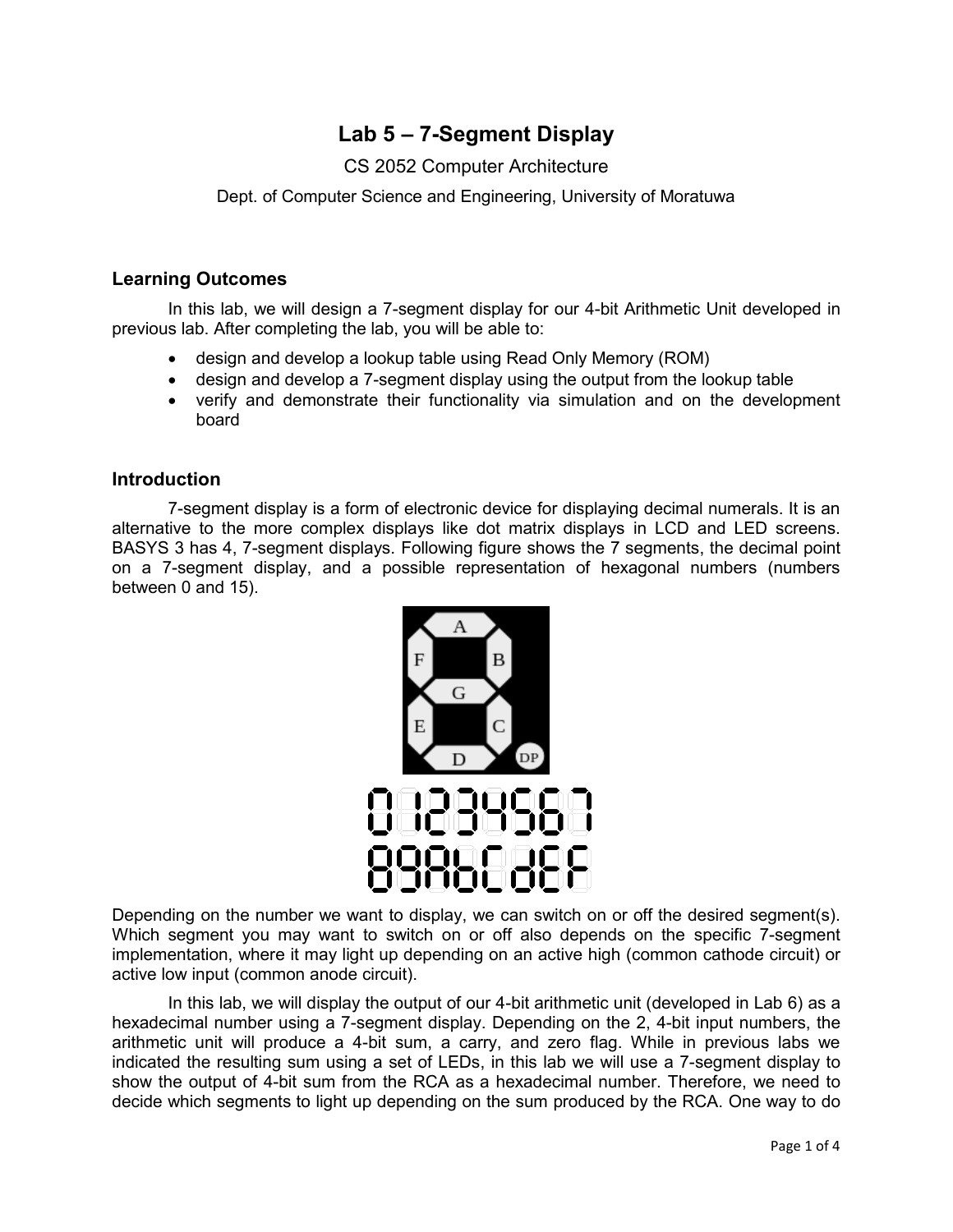this is to write logic equations for inputs to each of the segments (using k-maps). Instead, we will use a lookup table to map the 4-bit sum to the 7-segments on the display. Such a lookup table can be built using a ROM.

## **Building the Circuits**

Step 1: Using the BASYS 3 Reference Manual find out whether the BASYS 3 board uses a common cathode circuit or a common anode circuit (refer Sec. 8.1, pg. 15).

> Complete the following table to find out the mapping between the 4-bit sum and the corresponding 7-segment code. Some lines are filled as examples.

| <b>Output from RCA</b> |                |                |                  |                   | <b>Segments to Switch On</b> |             |             |                            |                            |                            |                            |
|------------------------|----------------|----------------|------------------|-------------------|------------------------------|-------------|-------------|----------------------------|----------------------------|----------------------------|----------------------------|
| S <sub>3</sub>         | S <sub>2</sub> | S <sub>1</sub> | S <sub>0</sub>   | <b>Hex. Value</b> | A                            | $\mathbf B$ | $\mathbf c$ | D                          | E                          | F                          | G                          |
| $\pmb{0}$              | $\mathbf 0$    | $\mathbf 0$    | $\mathbf 0$      | $\boldsymbol{0}$  | 0                            | 0           | 0           | 0                          | 0                          | 0                          | $\mathbf{1}$               |
| $\pmb{0}$              | $\pmb{0}$      | $\pmb{0}$      | $\mathbf 1$      | $\mathbf{1}$      | $\boldsymbol{\mathcal{I}}$   | 0           | 0           | $\boldsymbol{\mathcal{L}}$ | $\boldsymbol{\mathcal{L}}$ | $\boldsymbol{\mathcal{L}}$ | $\boldsymbol{\mathcal{I}}$ |
| $\pmb{0}$              | $\mathbf 0$    | $\mathbf{1}$   | $\mathbf 0$      | $\overline{2}$    |                              |             |             |                            |                            |                            |                            |
| $\pmb{0}$              | $\pmb{0}$      | $\mathbf{1}$   | $\overline{1}$   | 3                 |                              |             |             |                            |                            |                            |                            |
| $\mathbf 0$            | $\mathbf{1}$   | $\mathbf 0$    | $\mathbf 0$      | 4                 |                              |             |             |                            |                            |                            |                            |
| $\mathbf 0$            | $\mathbf{1}$   | $\mathbf 0$    | $\mathbf{1}$     | 5                 |                              |             |             |                            |                            |                            |                            |
| $\mathbf 0$            | $\mathbf{1}$   | $\mathbf{1}$   | $\mathbf 0$      | $6\phantom{1}$    |                              |             |             |                            |                            |                            |                            |
| $\pmb{0}$              | $\mathbf{1}$   | $\mathbf{1}$   | 1                | $\overline{7}$    |                              |             |             |                            |                            |                            |                            |
| $\mathbf{1}$           | $\mathbf 0$    | $\mathbf 0$    | $\mathbf 0$      | 8                 |                              |             |             |                            |                            |                            |                            |
| $\mathbf{1}$           | $\pmb{0}$      | $\mathbf 0$    | $\mathbf{1}$     | $\boldsymbol{9}$  |                              |             |             |                            |                            |                            |                            |
| $\mathbf 1$            | $\pmb{0}$      | $\mathbf{1}$   | $\mathbf 0$      | A                 | 0                            | 0           | 0           | $\boldsymbol{\mathcal{L}}$ | 0                          | 0                          | 0                          |
| $\mathbf{1}$           | $\mathbf 0$    | $\mathbf{1}$   | $\mathbf{1}$     | B                 |                              |             |             |                            |                            |                            |                            |
| $\mathbf{1}$           | $\mathbf{1}$   | $\mathbf 0$    | $\boldsymbol{0}$ | $\mathsf C$       |                              |             |             |                            |                            |                            |                            |
| $\mathbf 1$            | $\mathbf{1}$   | $\mathbf 0$    | 1                | D                 |                              |             |             |                            |                            |                            |                            |
| $\mathbf 1$            | $\mathbf{1}$   | $\mathbf{1}$   | $\mathbf 0$      | E                 |                              |             |             |                            |                            |                            |                            |
| $\mathbf{1}$           | $\mathbf{1}$   | $\mathbf{1}$   | $\mathbf{1}$     | F                 |                              |             |             |                            |                            |                            |                            |

Step 2: Building 4-bit arithmetic unit symbol.

Create a new project in Xilinx Vivado and name it as **Lab 7**.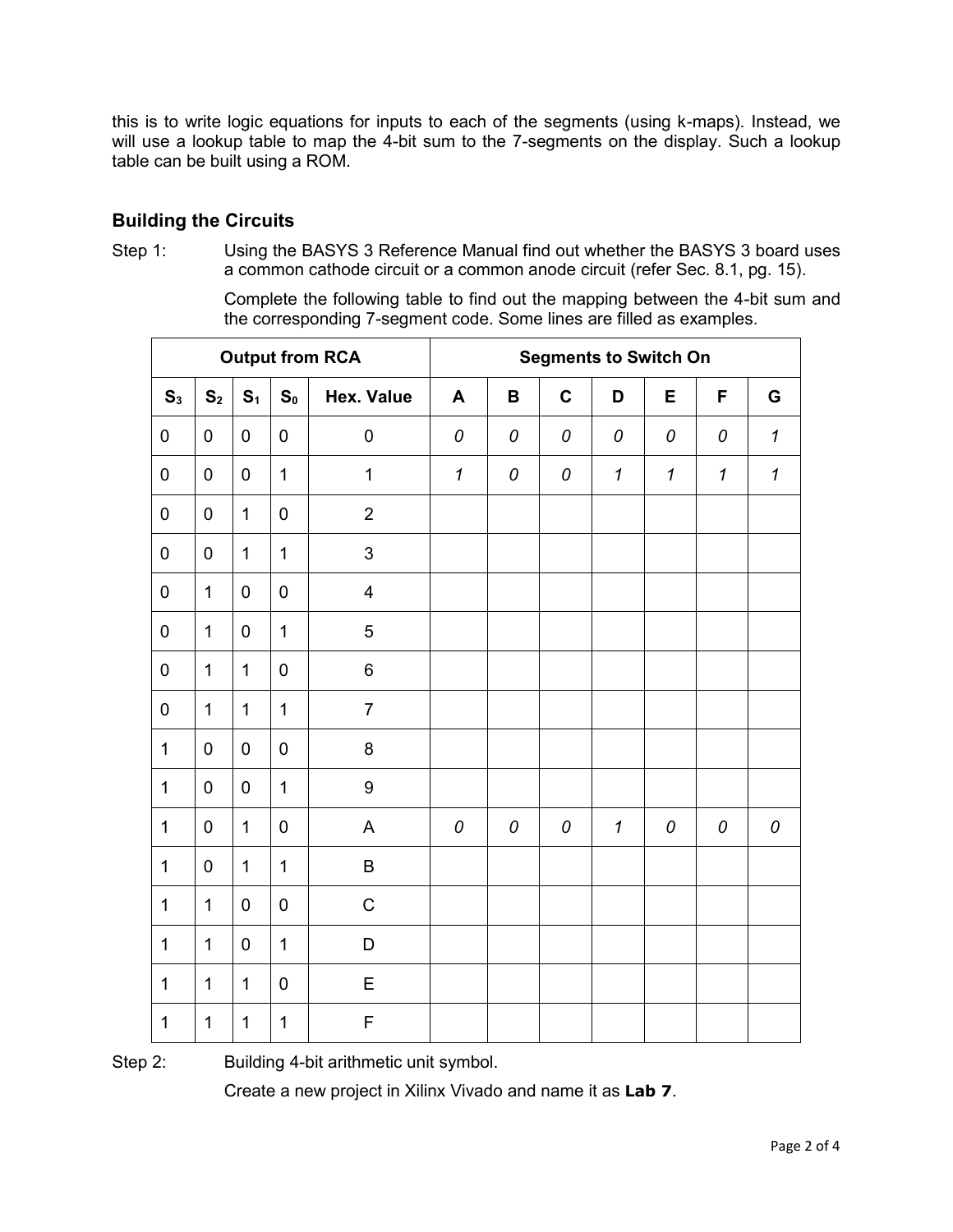Import all relevant VHDL files from previous lab (e.g., AU and all its low-level entities and slow clock). Make sure to copy these files to your new project.

Step 3: Building Lookup Table.

A lookup table is used to find the mapping between inputs  $S_3 - S_0$  and outputs A -G in the above table. As the mapping will not change with time, we can save it in a ROM. Another alternative is to build a combinational circuit to convert 4-bit input to 7-bit output. However, with the objective of learning how to use ROMs, we will use a ROM-based lookup table. To further simplify we will use an asynchronous ROM where its operation is not controlled by a clock.

Create a new VHDL file and name it as **LUT\_16\_7** (which stands for lookup table). Set **address** and a 4-bit input bus and **data** and a 7-bit output bus.

Add the following VHDL code after architecture definition line while completing missing lines.

```
type rom type is array (0 to 15) of std logic vector(6 downto 0);
  signal sevenSegment ROM : rom type := (
                       "1000000", -- 0
                        ...
                       "0001000", -- a
...
                       "0001110" -- f
```
);

As we have 16 output combinations to represent 0 to F in hexadecimal, we need to instruct the ROM from which location/address we need to send the output to 7 segment display. As there are 16 memory locations in ROM, we need a 4-bits to address each location uniquely. Here keyword  $\text{rom type}$  indicates the type of memory we want is a ROM. We define the ROM as an array of 16 elements using array (0 to 15), where std logic vector(6 downto 0) indicates each array location contains 7-bits. Then we define the content of each array position starting from index 0 up to index 15.

Add the following line after begin keyword to set the data output based on the given address.

data <= sevenSegment\_ROM(to\_integer(unsigned(address)));

Our ROM is created using integer data type, whereas address is of type std logic vector. Therefore, to read the memory location, address value must be changed to integer type. However, we can directly cast std logic vector to an integer; therefore, we first convert it to unsigned and then converted to integer. For this we need to import numeric library using following statement (add it after the line that says use IEEE.STD\_LOGIC\_1164.ALL;)

use ieee.numeric std.all;

Test the functionality of the LUT by simulating the circuit. At least try four distinct input cases based on the binary representation of your index no.

Step 4: Build High-Level Circuit.

Create a new VHDL file and save it as **AU\_7\_seg**.